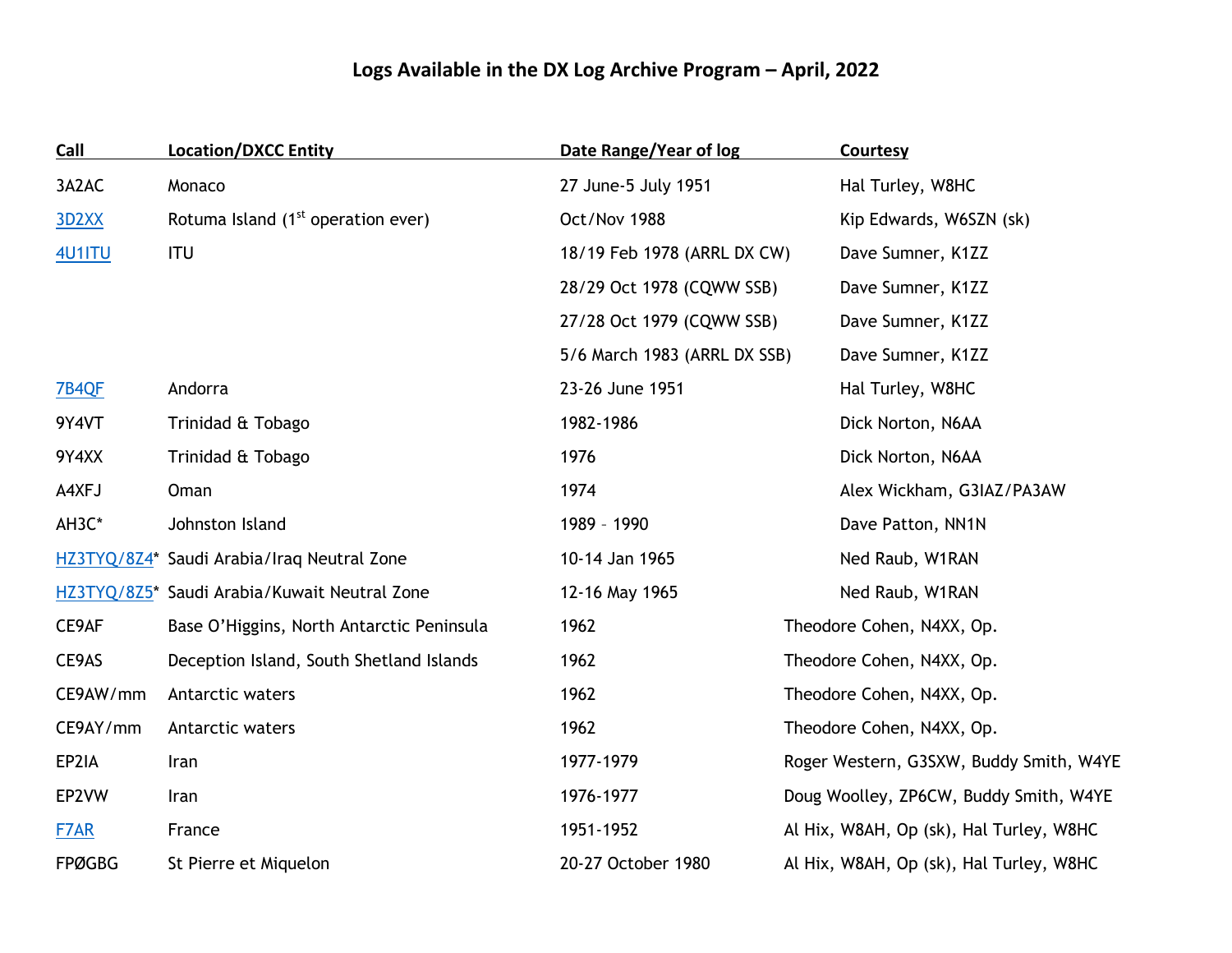| HC8DX             | Galapagos                                       | 1987 CQWW SSB             | Dick Norton, N6AA                              |
|-------------------|-------------------------------------------------|---------------------------|------------------------------------------------|
| HH <sub>2VP</sub> | Haiti                                           | 1979-1985                 | Vic Paounoff, N4XR, Op (sk), Al Rousseau, W1FJ |
| HV1CN             | Vatican                                         | Sep 1958                  |                                                |
| HZ1AB             | Saudi Arabia                                    | 1947-2000                 | Leo Fry, K8PYD and the Dhahran ARC             |
| <b>HZ3TYQ</b>     | Saudi Arabia                                    | 1964                      | Ned Raub, W1RAN                                |
| JY7Z*             | Jordan                                          | 1986 CQWW SSB             | Dick Norton, N6AA                              |
| KA1S              | Marcus Island                                   | 1977                      | Al Danis, W6HGF                                |
| KC6TO             | Pohnpei, Micronesia                             | 1986, 1988                | Dave Sublette, K4TO/KC6TO                      |
| K6MIO/KH6*        | Hawaii (includes all 6 Meter QSOs)              | 1998-2008                 | Jim Kennedy, K6MIO                             |
| <b>KL7AON</b>     | Alaska (includes operations from Biorka Island) | 1952-1953                 | Gordon Garrett, K1GG                           |
| K4TO/KX6          | Marshall Islands                                | 1983                      | Dave Sublette, K4TO/KX6DS                      |
| KR6BY             | Okinawa                                         | 1962-1963                 | Tom Donohue, W1QU                              |
| KX6DS*            | Marshall Islands                                | 1983-1989                 | Dave Sublette, K4TO/KX6DS                      |
| KNØE/KH3*         | Johnston Island                                 | 1989                      | Dave Patton, NN1N                              |
| KNØE/NH3*         | Johnston Island                                 | 1989                      | Dave Patton, NN1N                              |
| <b>KV4AA</b>      | US Virgin Islands                               | 1947-1982                 | Dan Eskenazi, K7SS                             |
| <b>PX1AR</b>      | Andorra                                         | 26-28 Aug 1951            | Al Hix, W8AH Op (sk), Hal Turley, W8HC         |
| TI1C              | Costa Rica                                      | 1984 CQWW SSB             | Dick Norton, N6AA                              |
| V3ZZ              | <b>Belize</b>                                   | 1982 CQWW SSB             | Dick Norton, N6AA                              |
| VS9SJF*           | Socotra, Yemen PDR (Deleted) - 571 QSOs         | 1964-1965                 | John Farrar, G3UCQ/VS9SJF                      |
| W3EP/C6A*         | Bahamas, grid FL24, 6 meter opn - 725 QSOs      | 2001                      | Emil Pocock, W3EP                              |
| XE2MX/6J2MX/4B2MX | Mexico                                          | 1991-94, 2000-06, 2010-17 | Dick Norton, N6AA                              |
| XV5AC             | Vietnam                                         | 1972-1974                 | Greg, KX4R                                     |
| XW8HJ             | Laos                                            | 1974-1975                 | Glenn Kurzenknabe, K3SWZ                       |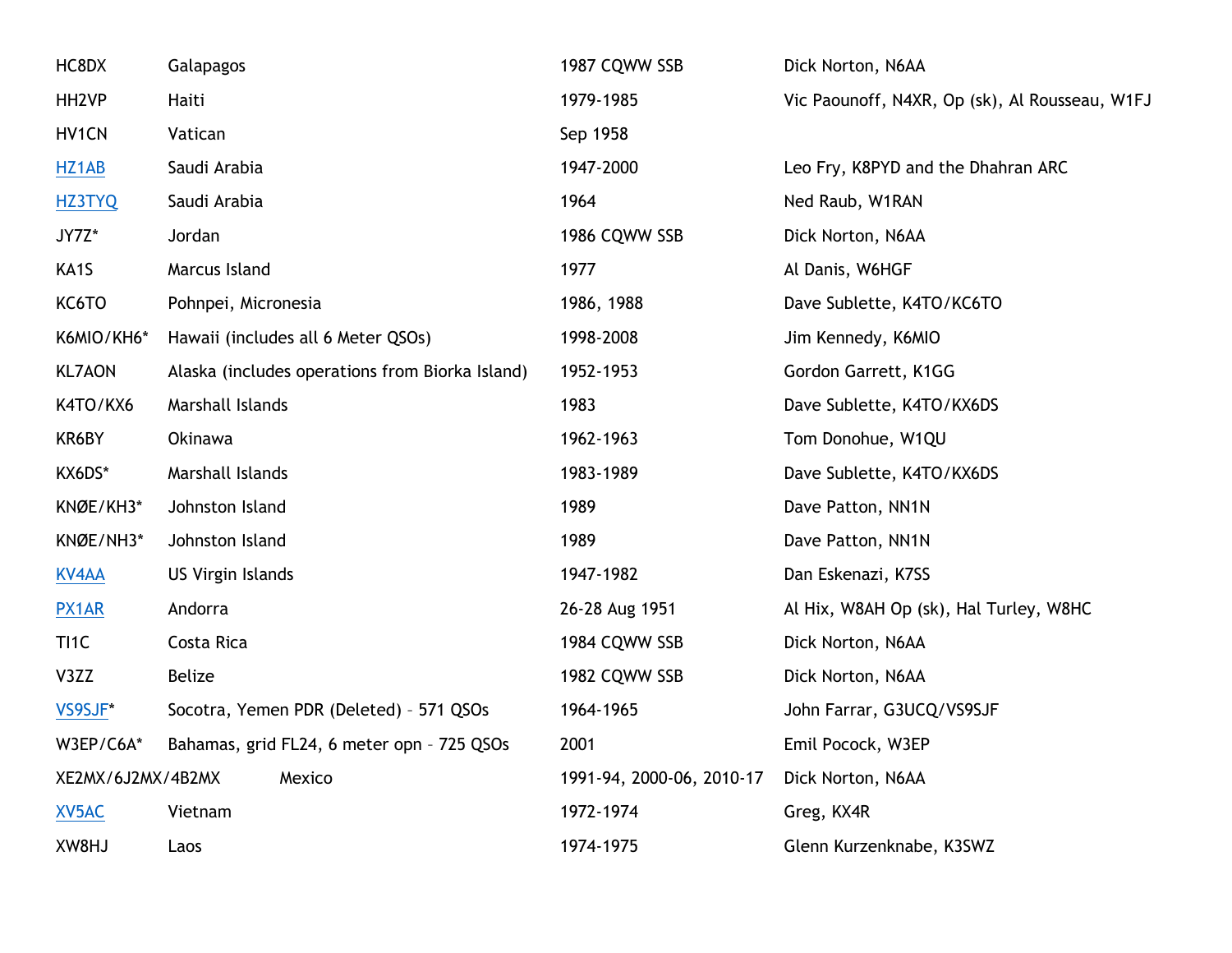\*Log, or most-of-log, has been digitized and loaded to Logbook of the World (LoTW)

The following list of logs from the Lloyd and Iris Colvin operations have traditional QSLs available from **Bob Schenck, N2OO**. Over time these logs will be digitized and added to LoTW (\*=in LoTW).

| 3D2KG 1976       | 9K2QL 1983         | FO0XXL 1990     |
|------------------|--------------------|-----------------|
| 3D6QL 1985       | 9L1KG 1967         | FR/W6QL 1986    |
| 4T4WCY 1983/1984 | 9N5QL 1988         | FY0FOL 1982     |
| 5H0QL 1990       | 9U5QL 1991         | G5ACI/AA 1982   |
| 5L2KG 1967       | 9Y4KG 1981         | GC5ACH 1966     |
| 5T5KG 1967       | A25/W6KG 1986      | GC5ACI 1966     |
| 5U7QL 1989       | A92QL* 1990        | GD5ACH 1966     |
| 5V1KG 1967       | C21NI 1976         | GD5ACI 1966     |
| 5Z4KG 1987       | C9QL 1990          | HI6XQL 1980     |
| 6W8CD 1967       | CT2YA 1966         | HR0QL 1979      |
| 7P8KG 1985       | CT3AU 1966         | HS0ZAP 1991     |
| 7Q7KG 1990       | D68QL* 1986        | HZ1AB 1983      |
| 8P6QL 1981       | FG0FOK 1981        | J20DU 1982      |
| 8Q7QL 1987       | FG0FOL/FS 1981     | J2AHI 1946-1948 |
| 9G1KG 1967       | FH/W6KG 1986       | J3ABV 1979      |
| 9H3JM 1988       | <b>FKOKG 1976</b>  | J6LOO 1979      |
| 9J2LC 1986       | <b>FM0FOL 1981</b> | J7DBB 1980      |